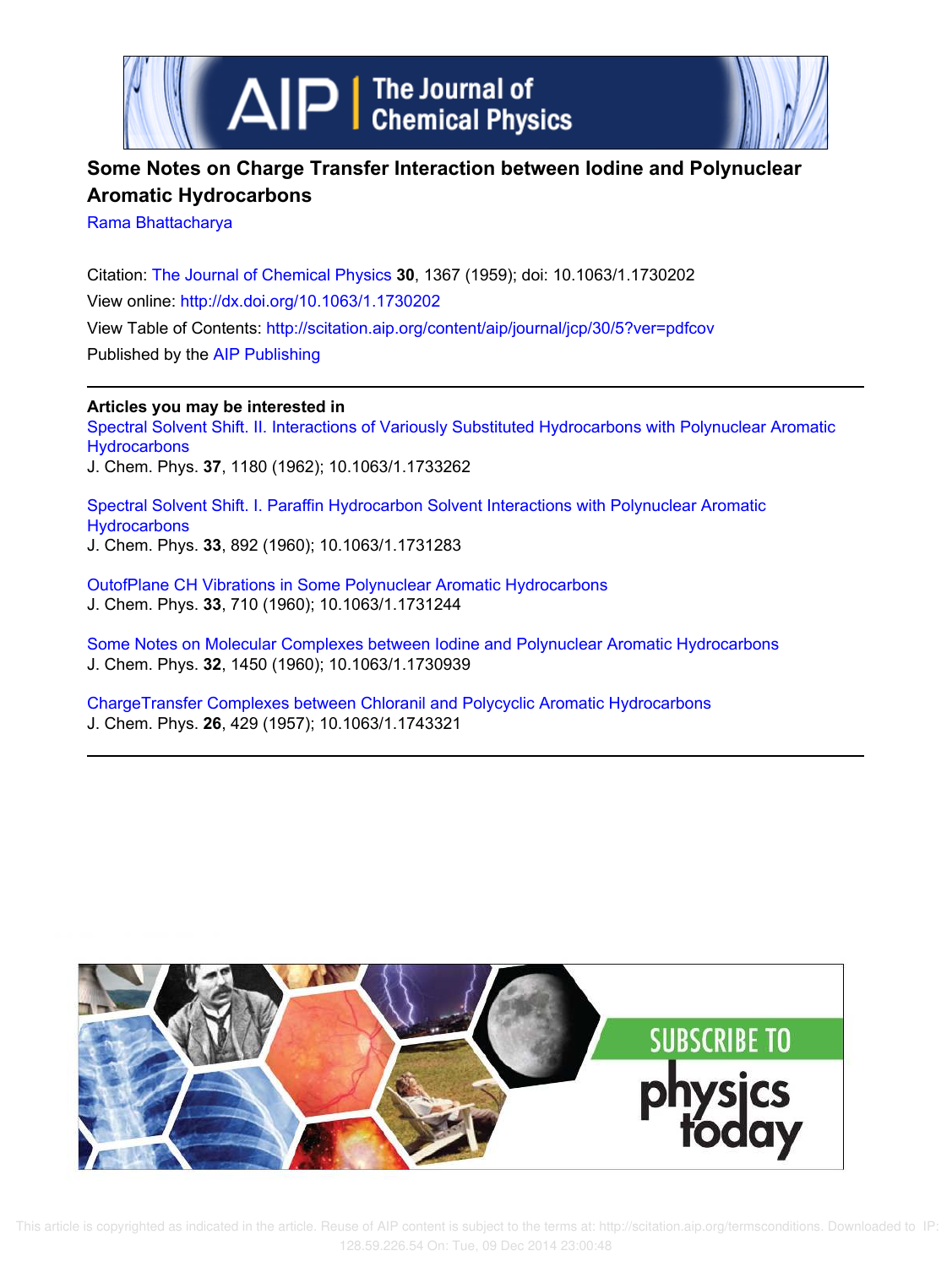based upon a value of about 0.2  $\pi a_0^2(a_0)$  = radius first Bohr orbit of H atom) for the collision cross section for the  ${}^{3}\Sigma_{u}^{+}$  and  ${}^{3}\Sigma_{g}^{+}$  excitations. The experimental evidence obtained by Poole for the dc discharge, the data of Corrigan and von Engel for a 5-Mc/sec discharge, and the present data for a 3000-Mc/sec discharge are in good agreement and suggest that the collision cross section is about 2 to 3 times as large as the theoretical value.

\* Research supported by Department of Defense through the Office of Ordnance Research, U. S. Army.

t General Electric Microwave Laboratory, Palo Alto, California.

<sup>1</sup>J. P. Wittke and R. H. Dicke, Phys. Rev. 103, 620 (1956). <sup>2</sup>H. G. Poole, Proc. Roy. Soc. (London) A163, 424 (1937).

<sup>3</sup> S. J. B. Corrigan and A. von Engel, Proc. Roy. Soc. (London) A245, 335 (1958).

<sup>4</sup>Lunt, Meek, and Smith, Proc. Roy. Soc. (London) A158, 729 (1937).

## **On the Identity of the Green Forms of Bianthrone**

EDEL WASSERMAN, *Bell Telephone Laboraiories, Murray Hill, New Jersey* 

AND

ROBERT EARL DAVIS,\* *Department of Chemistry, Harvard University, Cambridge* 38, *Massachusetts* 

#### (Received December 15, 1958)

**YELLOW** dehydrobianthrone (I) can be transformed into a metastable green material by heat, TELLOW dehydrobianthrone (I) can be transpressure, and low-temperature irradiation.<sup>1</sup> Hirshberg and Fischer conclude from the similarities of the absorption bands in the visible that the thermochromic and photochromic forms are identical.<sup>2</sup> On the other hand, Kortum, Theilacker, and their coworkers conclude that the thermochromic and



piezochromic forms are identical and differ from the photochromic form in both spin multiplicity and nuclear configuration.! They suggest that the thermo-

TABLE I. First-order rate constants for the disappearance of the green forms of bianthrone. <sup>a</sup>

| $T^{\circ}$ C    | Thermo | Piezo | Photo |  |
|------------------|--------|-------|-------|--|
| $\frac{-41}{77}$ | 156    | 163   | 175   |  |
|                  | 1.10   | .02   | .07   |  |

<sup>a</sup> In units of  $10^{-5}$  sec<sup>-1</sup>. Solvent:  $50\%$  EtOAc- $50\%$  C<sub>2</sub>Cl<sub>4</sub>H<sub>2</sub> vol.

chromic species is a singlet in which rings 1 and 4 are above the plane of the paper while rings 2 and 3 are below it. Each of the "anthrone" halves of the molecule is approximately planar and they are twisted about the double bond which remains intact. The photochromic form is postulated to be a biradical in which the two halves are perpendicular to one another. Both forms transform into the yellow species in which rings 1 and 2 are above the plane of the paper and rings 3 and 4 below, as determined by xray diffraction.<sup>3</sup>

This explanation implies that the photochromic form is more stable than the thermochromic. The former has less steric strain which requires a higher activation energy. It must also undergo a nonadiabatic transition to become singlet (I) yielding a lower frequency factor.

We have determined the kinetics of the transformation of the green to the yellow form in solution at  $-77^{\circ}$  and  $-41^{\circ}$ . The thermochromic form was prepared by subliming  $(I)$  at  $10^{-3}$  mm onto a surface cooled by liquid nitrogen. The piezochromic form was obtained by grinding (I) in a mortar. Solutions of both solids were prepared in the absence of light at  $-77$ °. The photochromic form was prepared by irradiation of the solution of (I) at  $\sim -100^{\circ}$ . The rate of transformation from green to yellow was followed by noting the disappearance of the absorption at  $650 \text{ m}\mu$ , near the absorption maximum of the green form. The rates were strictly first order. See Table I.

Within the  $10\%$  uncertainties, the rates are identical for similar conditions. Since the absorption band followed is the one responsible for the green color of the metastable forms, we conclude that the three forms are identical.

\* Present address: Department of Chemistry, Massachusetts Institute of Technology, Cambridge 39, Massachusetts. <sup>1</sup>G. Kortum, Angew Chern. 70, 14 (1958), and references

cited therein.

<sup>2</sup> Y. Hirshberg and E. Fischer, J. Chem. Soc. 1953, 629.<br><sup>3</sup> E. Harnik and G. M. J. Schmidt, J. Chem. Soc. 1954, 3295.

#### **Some Notes on Charge Transfer Interaction between Iodine and Polynuclear Aromatic Hydrocarbons**

#### RAMA BHATTACHARYA

*Department of Chemistry, University College of Science and Technology, Calcutta* 9, *India* 

(Received October 6, 1958)

IN a previous communication it was shown by Bhattacharya and Basu<sup>1</sup> that the stabilization N a previous communication it was shown by energy for the charge transfer complexes between iodine and a number of polynuclear hydrocarbons was constant and was greater than the electrostatic energy between ion pairs separated by a distance of  $3-4$  A.